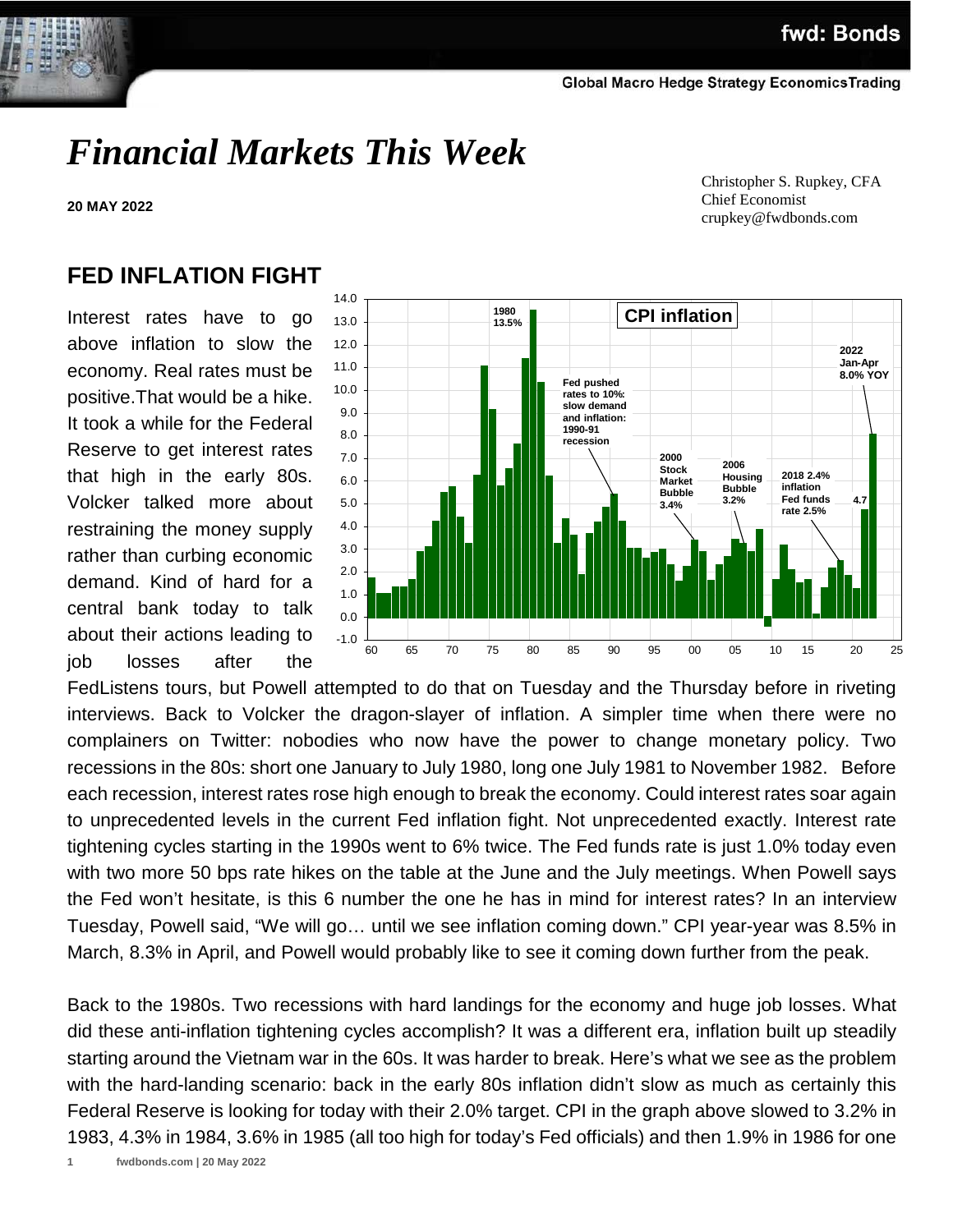## **fwd: Bonds**

year when the price of crude oil crashed after OPEC opened the spigots sending the Great State of Texas into a recession. Dec 2021 Year-Year Inflation

The hard landing in the early 80s still left the country with 3-4 percent inflation. If that is the goal, even 3% inflation will be a real problem for those living on a fixed income without a risk-free investment return like interest paid on a good oldfashioned bank savings account that pays the same rate as the Fed funds rate. Forget the private client invitations with a dedicated team and eligible \$2,000 offer, just pay interest on people's savings accounts.

This inflation is a very different inflation than that in the 80s which built up over a decade of neglect. It was harder to change something that was entrenched for years. Today's inflation appeared virtually overnight with 4.7% in 2021 and 8.0% in the first four months of 2022. We will see. It is true that services prices are rising now which argues for a more persistent inflation trend, but commodity prices do famously swing up and down and maybe some relief from the supply side will bring overall inflation back down.

| Year-Year Inflation<br>Dec 2021 |                                                    |         |        |                             |  |  |  |  |
|---------------------------------|----------------------------------------------------|---------|--------|-----------------------------|--|--|--|--|
| <b>Weight</b>                   |                                                    |         |        | Dec 2020 Dec 2021 Mar 2022* |  |  |  |  |
|                                 | 100.000 PCE inflation                              | 1.3     | 5.8    | 7.9                         |  |  |  |  |
|                                 | 0.077 Food at home                                 | 3.9     | 5.7    | 15.7                        |  |  |  |  |
|                                 | 0.030 Energy goods                                 | $-15.0$ | 46.4   | 149.2                       |  |  |  |  |
|                                 | 0.016 Electricity/Gas                              | 2.4     | 9.8    | 19.0                        |  |  |  |  |
|                                 | 0.875 Core PCE                                     | 1.5     | 4.9    | 4.3                         |  |  |  |  |
|                                 | 0.141 Durable goods                                | 1.4     | 10.6   | 2.5                         |  |  |  |  |
|                                 | 0.025 New vehicles                                 | 2.0     | 11.9   | 2.5                         |  |  |  |  |
|                                 | 0.015 Used vehicles                                | 9.3     | 48.4   | $-24.6$                     |  |  |  |  |
|                                 | 0.033 Furnishings                                  | 3.2     | 8.8    | 20.1                        |  |  |  |  |
|                                 | 0.040 Recreational                                 | $-0.9$  | 1.4    | 1.5                         |  |  |  |  |
|                                 | Nondurable goods                                   |         |        |                             |  |  |  |  |
|                                 | 0.033 Clothing                                     | $-4.6$  | 5.0    | 10.7                        |  |  |  |  |
| 0.035                           | Prescription drugs                                 | $-2.4$  | $-0.2$ | 5.8                         |  |  |  |  |
|                                 | 0.011 Personal care                                | $-0.3$  | 0.3    | 10.8                        |  |  |  |  |
|                                 | 0.726 Services ex-energy                           | 2.0     | 4.2    | 3.8                         |  |  |  |  |
|                                 | 0.040 Rents                                        | 2.3     | 3.3    | 6.3                         |  |  |  |  |
| 0.127                           | Home prices                                        | 2.2     | 3.8    | 5.4                         |  |  |  |  |
| 0.181                           | Health care                                        | 2.6     | 2.7    | 3.4                         |  |  |  |  |
|                                 | 0.034 Transportation                               | $-2.6$  | 8.9    | 10.4                        |  |  |  |  |
| 0.039                           | Recreation                                         | 1.8     | 4.5    | $7.5\,$                     |  |  |  |  |
| 0.067                           | Food services                                      | 3.8     | 4.5    | 5.5                         |  |  |  |  |
|                                 | 0.011 Hotels/Motels                                | $-7.5$  | 21.6   | 5.5                         |  |  |  |  |
|                                 | 0.090 Financial/Insurance                          | 1.5     | 3.5    | $-2.7$                      |  |  |  |  |
| 0.088                           | Other services                                     | 1.3     | 2.9    | 4.0                         |  |  |  |  |
| 0.035                           | Nonprofits                                         | 4.0     | 11.3   | $-1.0$                      |  |  |  |  |
|                                 | * Mar 2022 is SAAR off Dec 2021                    |         |        |                             |  |  |  |  |
|                                 | Weights to PCE except weights relative to Core PCE |         |        |                             |  |  |  |  |
|                                 | for all its spending categories                    |         |        |                             |  |  |  |  |

We get the Fed's PCE inflation for April next week on Friday, May 27. Through March this year, this measure of consumer inflation is increasing an alarming 7.9% at a seasonally adjusted annual rate (SAAR) as food prices, energy goods like gasoline and your good old household utility expenditures on gas and energy (check your bill) jumped after Russia invaded Ukraine. Durable goods prices have slowed to 2.5% in 2022 with new car prices slowing and used vehicles dropping nearly 25%, however, we are watching the jump in furnishings inflation to 20.1% this year. Nondurable goods like clothing and personal care products are up over 10% this year which helps keep core PCE inflation running high at 4.3% in 2022. There are warnings inflation has spread to services ex-energy which is running 3.8% in 2022. This is slightly lower despite large increases in most services prices that was offset by a 2.7% drop in financial services prices with a large 9% weight of core PCE.

To conclude, the focus is on achieving a soft landing, but the hard landing in the 80s didn't bring down inflation enough. We actually started out this week to take yet another look at the soft landing for the economy after the Fed pushed rates to 6.0% in 1995, except that we forgot that inflation barely budged during that time. Commodities swing high and low, but services ex-energy is where inflation will go. The Fed's inflation fight isn't over yet.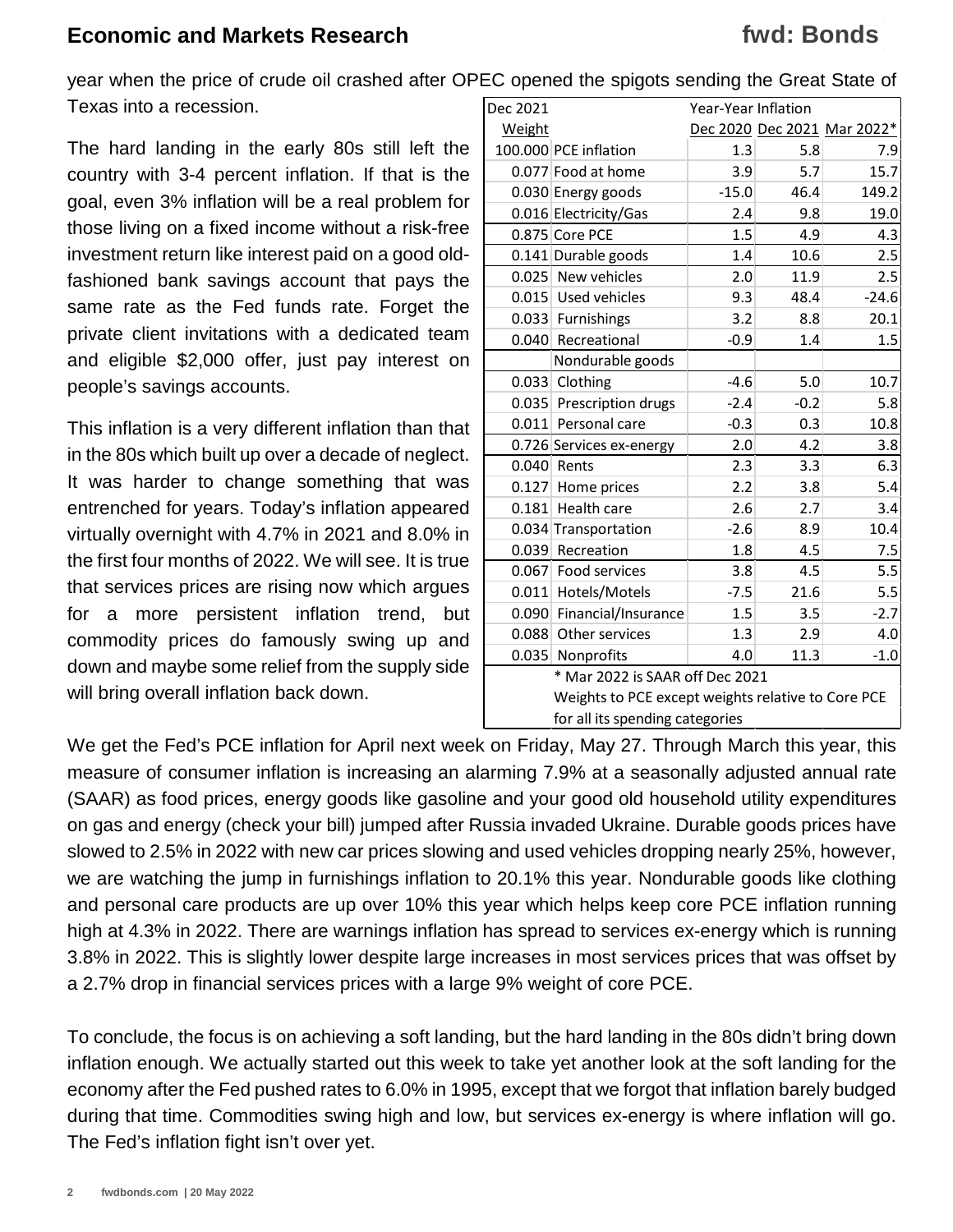#### **INTEREST RATES**



Bond yields closed 2.79% on Friday down 13 bps from 2.92% the week before and are down from the year's 3.20% high on May 9. Yields came down following the [tumbling stock market](https://www.fwdbonds.com/images/The_Stock_Show_.mp4) as both bonds and stocks respond to the greater risk of recession. The inverted yield curve recession signal disappeared long ago, but cratering stocks elevate fears for the economy's future. The spread only went negative for a couple of nights at the start of April yet the market can't rest. On Friday, stocks fell to a new low, down 20.9% from the high of the year where 20% is a recession magnitude loss. Stocks did manage to erase the 2.3% intraday loss on the day before closing barely positive (0.01%) versus Thursday's close. Many closed down Friday: NVDA -2.5%, GOOGL -1.3%, TSLA -6.4%.

#### **Target Corporation TGT down 32.9% on year**

After reporting earnings this week, Walmart fell 11.4% on Tuesday, and Target fell 24.9% on Wednesday and TGT news seemed to take the entire market down with it. Target comp sales slowed to 3.3% year-on-year back to the pace of 2019 before the pandemic. The consumer isn't done, but they aren't buying a ton. EPS was \$2.19 versus \$3.07 expected. The company said there were higher freight and transportation costs and inventories were high with the wrong merchandise on the floor.

| Comparable Sales % YOY |      |      |      |      |        |  |  |  |  |
|------------------------|------|------|------|------|--------|--|--|--|--|
|                        | Q1   | Q2   | Q3   | Q4   | Annual |  |  |  |  |
| 2022                   | 3.3  |      |      |      |        |  |  |  |  |
| 2021                   | 22.9 | 8.9  | 12.7 | 8.9  | 12.7   |  |  |  |  |
| 2020                   | 10.8 | 24.3 | 20.7 | 20.5 | 19.3   |  |  |  |  |
| 2019                   | 4.8  | 3.4  | 4.5  | 1.5  | 3.4    |  |  |  |  |

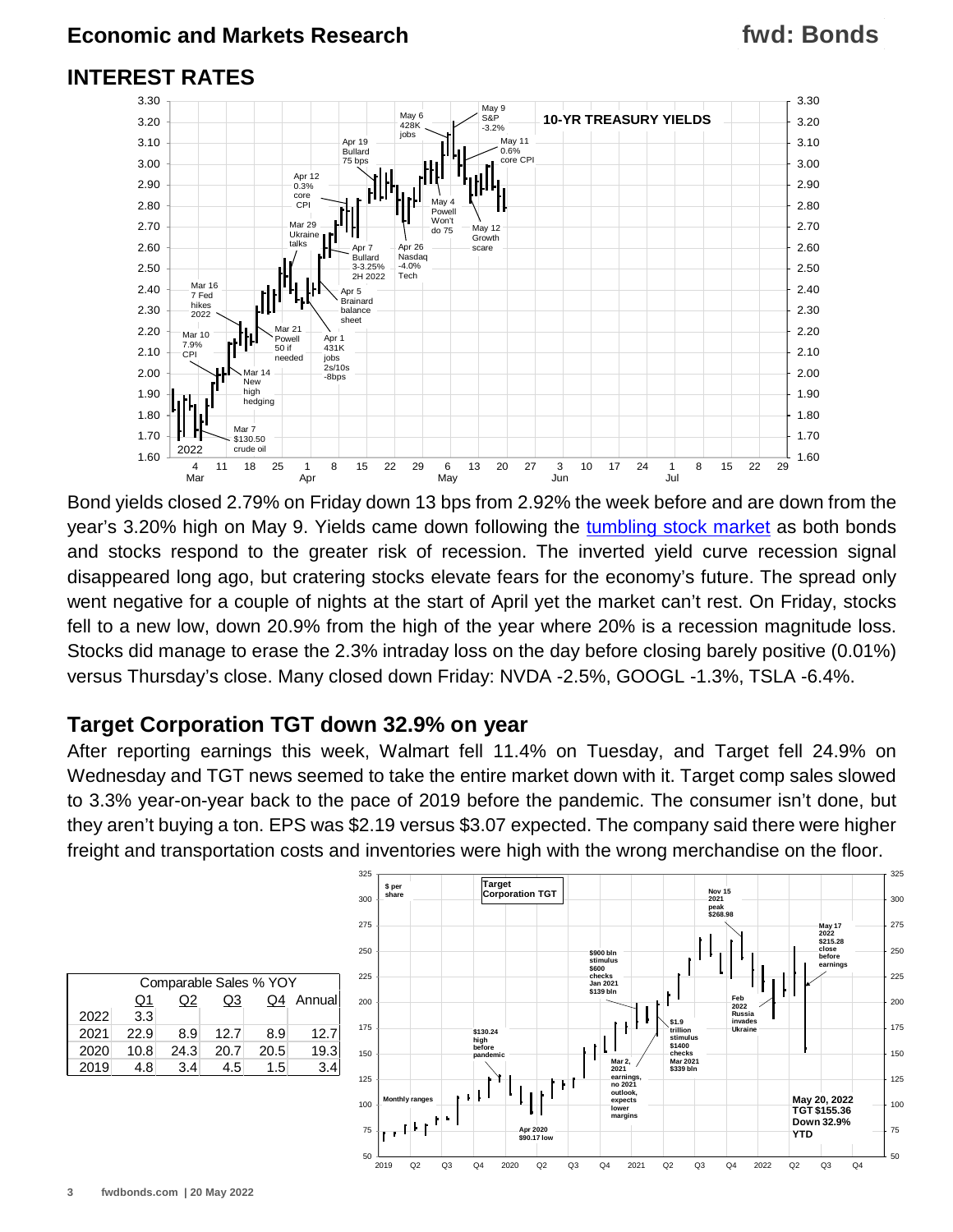#### **FEDERAL RESERVE POLICY**

The Fed meets on June 14-15, 2022 to consider its monetary policy. 50 bps is on the table at this meeting and the following July 26-27 meeting. Not sure how many more times Fed governors and presidents can communicate this to us. The Fed funds rate will be 2.0% by August if the economy doesn't crash first. October Fed funds futures are 37.5 bps higher than August Fed funds futures so the market is looking at more than a regular-sized 25 bps rate hike at the September 20-21 meeting. The June 14-15 meeting has an interest rate forecast update which could be hawkish. There's more inflation than in 2018 so the Fed forecasts could be higher than the 3.5% Fed funds rate policymakers were thinking about down the line when they made their forecast at the meetings in 2018.

Not sure what more we got from the Tuesday 2pm ET [Powell media interview.](https://www.youtube.com/watch?v=BwYrbCG_C_U) The first question was

you treated the pandemic as an emergency with rapid-fire rate cuts, what do you say to those who say you aren't treating inflation like an emergency? His answer was they had done a lot and financial conditions have tightened (door is shut to 75 or 100 bps rate hikes now with the Fed funds rate at 1.0% surely), then came the first of many Powell comments on inflation, "What we need to see is inflation coming down in a clear and



**Dec 2017 Tax Cuts Jobs Act**

2012 2013 2014 2015 2016 2017 2018 2019 2020 2021 2022

convincing way and we're going to keep pushing until we see that."

 $0.0\frac{1}{2012}$ 0.5 1.0 1.5 2.0 2.5 3.0 3.5 4.0 4.5 5.0 5.5 6.0

**%**

The Fed's biggest anti-inflation gun is rates and we would assume Powell is in agreement with ex-Fed Vice Chair Clarida who spoke candidly recently, now that he's gone, about the need for a 3.5% Fed funds rate which is 100 bps above 2.5% normal. There's too many unknowns like what happens if core PCE inflation (Fed can't fight food and energy prices) at 5.2% year-year in March comes back down to 3.5% and just sits there. Can't answer that for a while. So, what do they do-how high do rates go? Our best guess is the Fed will get it wrong again, they over-eased during the pandemic, and all the tough talk and aggressive rates messaging will tank the economy and lead to job losses long before the end of the year. Job losses won't be good despite what Powell says and with the unemployment rate rising, the Fed will pause or be patient with additional rate hikes just like they did in January 2019. Stay tuned.

**QE taper**

## **fwd: Bonds**

0.0 0.5 1.0 1.5 2.0

**Mar 2021 2.0%**

**Mar 2020 1.7%**

**Apr 2020 0.9%**

| Selected Fed assets and liabilities                       |          |                    |          |          |           |  |  |  |  |
|-----------------------------------------------------------|----------|--------------------|----------|----------|-----------|--|--|--|--|
| Fed H.4.1 statistical release                             |          |                    |          |          | $2020**$  |  |  |  |  |
| billions, Wednesday data                                  | 18-May   | 11-Mav             | 4-May    | 27-Apr   | pre-Covid |  |  |  |  |
| <b>Factors adding reserves</b>                            |          |                    |          |          |           |  |  |  |  |
| U.S. Treasury securities                                  | 5768.021 | 5766.625           | 5765.229 | 5764.013 | 2523.031  |  |  |  |  |
| Federal agency debt securities                            | 2.347    | 2.347              | 2.347    | 2.347    | 2.347     |  |  |  |  |
| Mortgage-backed securities (MBS)                          | 2733.823 | 2715.021           | 2715.020 | 2715.012 | 1371.846  |  |  |  |  |
| Repurchase agreements                                     | 0.000    | 0.000              | 0.001    | 0.000    | 242.375   |  |  |  |  |
| Primary credit (Discount Window)                          | 0.856    | 0.834              | 2.606    | 2.917    | 0.011     |  |  |  |  |
| Paycheck Protection Facility                              | 20.537   | 20.929             | 21.229   | 21.791   |           |  |  |  |  |
| Corporate Credit Facility (CCF)                           | 0.000    | 0.000              | 0.000    | 0.000    |           |  |  |  |  |
| Municipal Liquidity Facility                              | 6.661    | 6.660              | 6.659    | 6.657    |           |  |  |  |  |
| Main Street Lending Program                               | 28.438   | 28.651             | 28.640   | 28.486   |           |  |  |  |  |
| Term Asset-Backed Facility (TALF II)                      | 2.466    | 2.466              | 2.465    | 2.513    |           |  |  |  |  |
| Central bank liquidity swaps                              | 0.219    | 0.222              | 0.225    | 0.214    | 0.058     |  |  |  |  |
| <b>Federal Reserve Assets</b>                             | 8995.5   | 8991.6             | 8989.5   | 8988.2   | 4360.0    |  |  |  |  |
| 3-month Libor % SOFR %                                    | 0.79     | 0.78               | 0.30     | 0.28     | 1.15      |  |  |  |  |
| <b>Factors draining reserves</b>                          |          |                    |          |          |           |  |  |  |  |
| Currency in circulation                                   | 2273.025 | 2273.743           | 2272.695 | 2270.662 | 1818.957  |  |  |  |  |
| <b>Term Deposit Facility</b>                              | 0.000    | 0.000              | 0.000    | 0.000    | 0.000     |  |  |  |  |
| U.S. Treasury Account at Fed                              | 866.726  | 919.331            | 964.412  | 957.419  | 372.337   |  |  |  |  |
| Treasury credit facilities contribution                   | 21.258   | 21.258             | 21.258   | 21.258   |           |  |  |  |  |
| Reverse repurchases w/others                              | 1973.373 | 1876.119           | 1815.656 | 1803.333 | 1.325     |  |  |  |  |
| <b>Reserve Balances (Net Liquidity)</b>                   |          | 3297.142 33295.680 | 3313.993 | 3327.548 | 1779.990  |  |  |  |  |
| Treasuries within 15 days                                 | 82.052   | 125.895            | 131.150  | 78.805   | 21.427    |  |  |  |  |
| Treasuries 16 to 90 days                                  | 346.689  | 286.505            | 281.662  | 328.227  | 221.961   |  |  |  |  |
| Treasuries 91 days to 1 year                              | 768.924  | 802.274            | 801.777  | 773.813  | 378.403   |  |  |  |  |
| Treasuries over 1-yr to 5 years                           | 2116.508 | 2123.737           | 2123.221 | 2158.802 | 915.101   |  |  |  |  |
| Treasuries over 5-yrs to 10 years                         | 1027.982 | 1018.099           | 1017.659 | 1017.134 | 327.906   |  |  |  |  |
| Treasuries over 10-years                                  | 1425.865 | 1410.114           | 1409.760 | 1407.233 | 658.232   |  |  |  |  |
| **March 11, 2020 start of coronavirus lockdown of country |          |                    |          |          |           |  |  |  |  |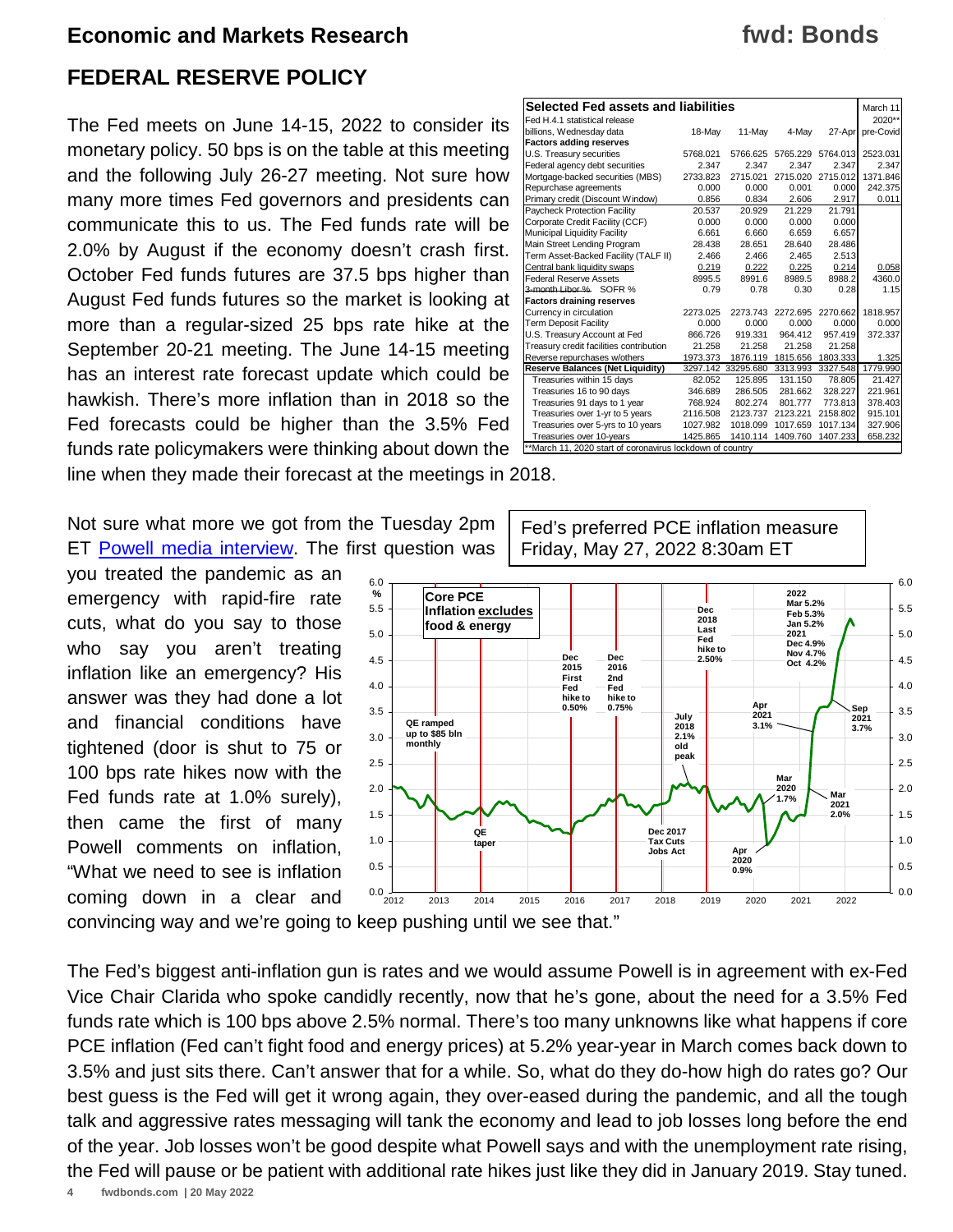## **fwd: Bonds**

#### **OTHER ECONOMIC NEWS**

#### **Retail Sales haven't hit a wall yet (Tuesday)**

Breaking economy news. Retail sales jumped 0.9% in April after annual revisions. There is a question about just how much of this spending is real because retail sales were 8.2% higher than last year while CPI inflation is also 8.3% higher than a year earlier, so maybe the number of goods going out the door at the shopping centers across America isn't as robust as these cash register sales say. Nevertheless, consumers aren't backing off, so either will Fed officials and those 50 bps rate hikes on the table at the next two meetings this summer are likely to be deployed. The consumer has been bummed out for months in those surveys of behavior and attitudes, but they are still charging ahead.

Retail sales are soaring which paints a picture of economic demand that is strengthening not slowing down and this will make the job of Fed officials even harder. Retail sales haven't hit a wall yet with all the uncertainty and war and stock market crashes coming the consumer's way. Consumers say they are less confident but that isn't stopping them from taking more trips to the mall.

Total retail sales were up 8.2% the last year and the only down sectors for consumer purchases on the same year-over-year basis are motor vehicles -1.7%, Electronics and appliance stores -5.2%, and Sporting goods, hobby, musical instruments and book stores -5.4%. In April, falling gasoline prices temporarily reduced gas station sales by 2.7% which enabled consumers to take a night off with bar and restaurant sales up



| <b>Retail spending, actual dollars, each month</b> |  |                                  |
|----------------------------------------------------|--|----------------------------------|
|                                                    |  | Conilian 0/to Descent Changes 0/ |

|                               | \$million | $%$ to |            |        | Percent Changes % |
|-------------------------------|-----------|--------|------------|--------|-------------------|
|                               | Apr 2022  | Total  | <u>Apr</u> | Mar    | Year/year         |
| <b>Total Retail Sales</b>     | 677,711   | 100.0  | 0.9        | 1.4    | 8.2               |
| Motor vehicles/parts          | 132,192   | 19.5   | 2.2        | $-1.6$ | $-1.7$            |
| Furniture/furnishings         | 12,173    | 1.8    | 0.7        | $-0.1$ | 0.8               |
| Electronics/appliances        | 7,798     | 1.2    | 1.0        | 2.7    | $-5.2$            |
| Building materials/garden     | 42,572    | 6.3    | $-0.1$     | 0.7    | 1.7               |
| Food & beverage               | 76,977    | 11.4   | $-0.2$     | 0.8    | 7.1               |
| Health/personal care          | 32,986    | 4.9    | 0.7        | 0.9    | 2.1               |
| Gasoline stations             | 62,291    | 9.2    | $-2.7$     | 9.6    | 36.9              |
| Clothing/accessories          | 26,199    | 3.9    | 0.8        | 2.0    | 8.0               |
| Sporting goods, books         | 8,917     | 1.3    | -0.5       | 0.6    | $-5.4$            |
| General merchandise           | 69,140    | 10.2   | 0.2        | 2.1    | 1.2               |
| Department stores             | 11,514    | 1.7    | 1.1        | 0.0    | 2.9               |
| Miscellaneous retailers       | 15,951    | 2.4    | 4.0        | 2.4    | 18.6              |
| Nonstore retailers (internet) | 106,774   | 15.8   | 2.1        | 0.4    | 12.7              |
| Eating & drinking places      | 83,741    | 12.4   | 2.0        | 1.9    | 19.8              |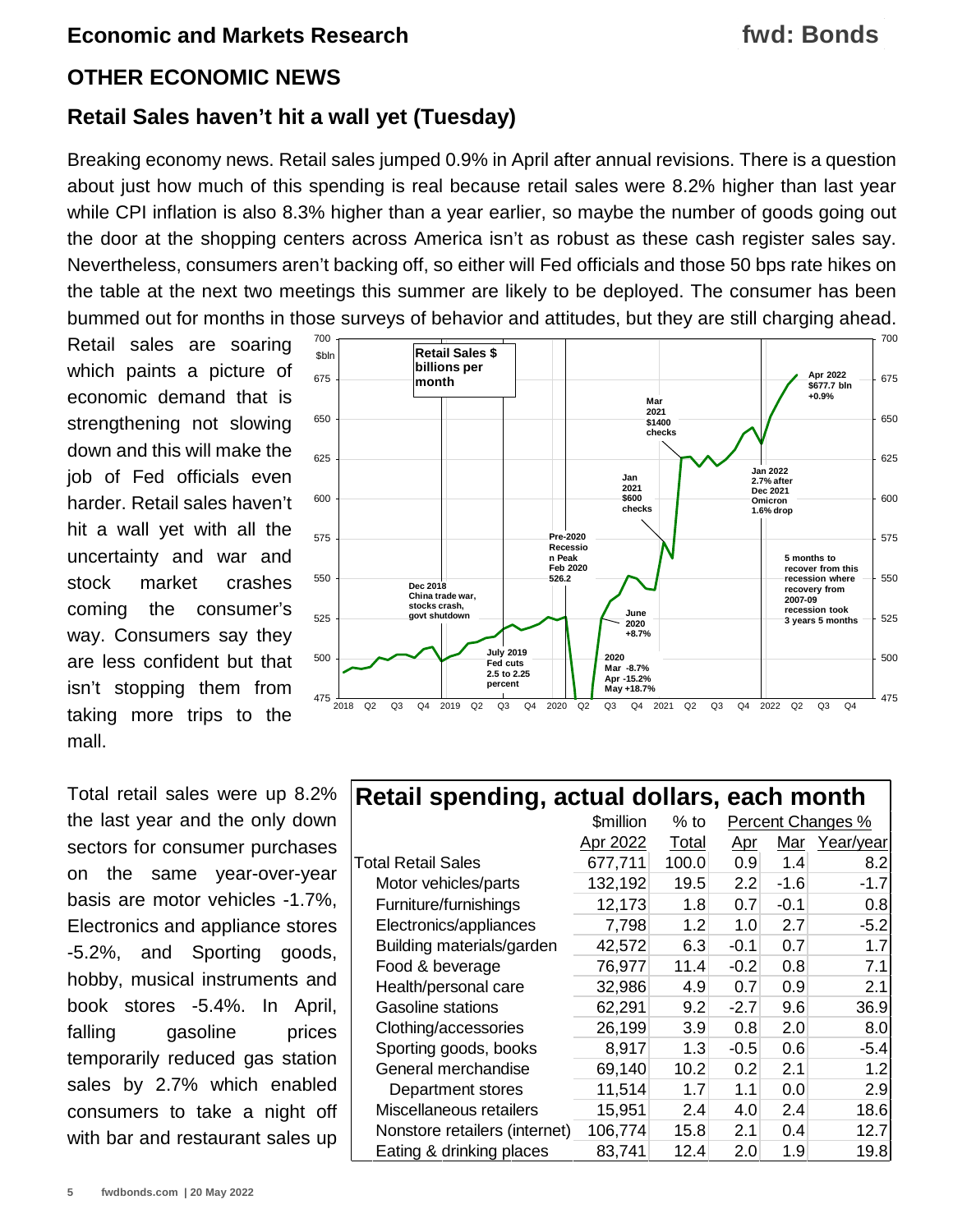2.0%, and the consumer even got online with internet sales, so-called nonstore retailers, up 2.1% in April.

Net, net, the economy is still running hot whether it is fueled by inflation or not, and this puts central bank officials even further behind the curve in their efforts to rein in runaway economic demand. It looks like real consumer expenditures are running 2.7% normal in the second quarter with just April data on the table. The April spending splurge is keeping the recession winds at bay for now, but for how long is the question. Gasoline prices are going back up in May and that will likely hold back consumers from making discretionary purchases or taking a night out with fine-dining. Stay tuned. Story developing.

### **Another month another all-time high for factory output (Tuesday)**

Industrial production is extremely strong this year despite omicron, the Russian invasion of Ukraine, and the stock market crash. Corporate bond yields are much higher with Treasuries so it is more costly for companies to borrow as well even though short-term borrowing costs are tied to the still-low 1.0% Fed funds rate. Industrial production jumped 1.1% in April and is at a new record high. The only

weakness in the major market groups was a component of consumer durable goods: appliances, furniture, and carpeting fell 1.5% which appears tied to softer home sales. This isn't a chart that says recession is on the way. Production can't be said



|                 |                            |     | Industrial Production        |        |  |  |
|-----------------|----------------------------|-----|------------------------------|--------|--|--|
| Percent changes |                            |     | Apr 2022                     |        |  |  |
| Feb             | Mar                        | Apr | YOY                          | Weight |  |  |
| 1.0             | 0.9                        | 1.1 | 6.4 Total Index              | 100.0  |  |  |
| 1.3             | 0.8                        | 0.8 | 5.8 Manufacturing            | 74.5   |  |  |
| 0.2             | 1.9                        | 1.6 | 8.6 Mining                   | 13.7   |  |  |
| 0.0             | $-0.3$                     | 2.4 | 7.5 Utilities                | 11.8   |  |  |
|                 | Manufacturing payroll jobs |     |                              |        |  |  |
|                 |                            |     | 12.7 million +489K YOY       |        |  |  |
|                 |                            |     | 9.9% of Private Payroll Jobs |        |  |  |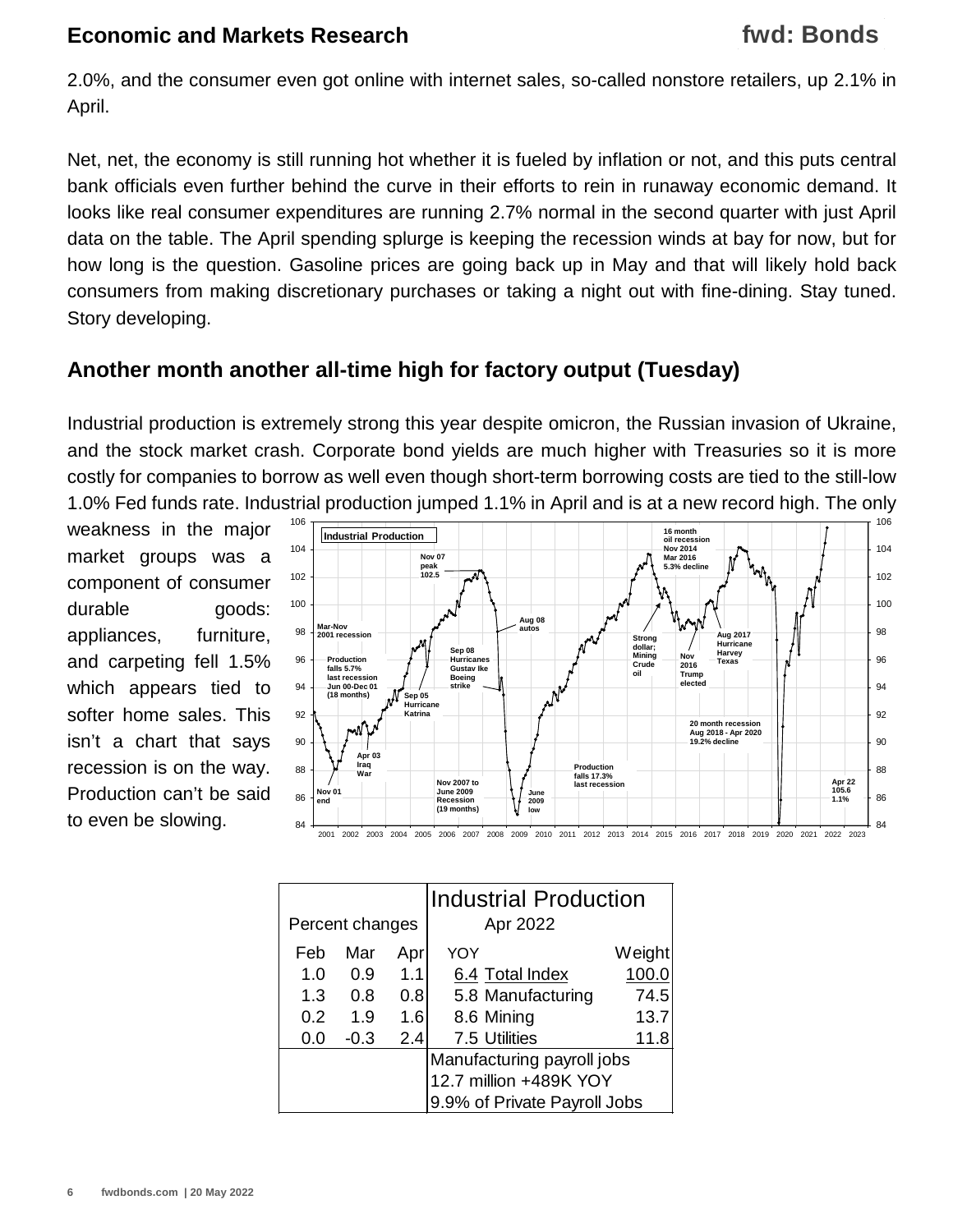#### **Home construction firm, so more Fed rate hikes on the way (Wednesday)**

Breaking economy news. Housing starts fell 0.2% in April to 1.724 million at an annual rate. In April 2021 housing starts were 1.505 million. The data were revised back to 2017. The Fed is waiting for inflation to fall or they will keep raising interest rates and inflation isn't likely to fall very far unless interest-rate sensitive sectors of the economy start to decline like every other economic cycle. Homebuilders haven't got the message yet that they are on the front-lines of the Fed's inflation battle. Fed Chair Powell said the central bank won't hesitate to raise rates higher and with today's housing starts data holding up, it looks like rates will indeed be going much, much higher. 50 bps rate hikes are on the table at the June and July meetings, but we wonder if even more 50 bps rate hikes will be necessary as the nation is growing weary with the higher prices everywhere they see. You can't even

get away from the inflation because the cost of air tickets and gas to put in the car have shot up seemingly overnight. No wonder consumer confidence is down in the dumps. The Fed's two rate hikes this year and talking of more to come hasn't made a dent in residential housing construction yet.

| <b>Housing Starts Total, Single-Family, Multi-Family</b> |        |        |           |         |           |         |           |       |        |        |         |
|----------------------------------------------------------|--------|--------|-----------|---------|-----------|---------|-----------|-------|--------|--------|---------|
| <b>United States</b>                                     |        |        | Northeast | Midwest |           | South   |           |       | West   |        |         |
| 000s                                                     | Total  | 1 unit | Multi     | Totall  | 1<br>unit | Total   | 1<br>unit | Total | 1 unit | Totall | 1 unitl |
| Apr 2022                                                 | 1724   | 1100   | 612       | 182     | 60        | 184     | 140       | 926   | 604    | 432    | 296     |
| Mar 2022                                                 | 1728   | 1187   | 524       | 237     | 63        | 236     | 162       | 837   | 670    | 418    | 292     |
|                                                          |        |        |           |         |           |         |           |       |        |        |         |
| Mar 2021                                                 | 1505   | 1061   | 430       | 156     | 74        | 180     | 145       | 782   | 586    | 387    | 256     |
| % Chgs                                                   |        |        |           |         |           |         |           |       |        |        |         |
| Apr/Mar                                                  | $-0.2$ | $-7.3$ | $\cdots$  | $-23.2$ | $-4.8$    | $-22.0$ | $-13.6$   | 10.6  | $-9.9$ | 3.3    | 1.4     |
| Apr/Apr                                                  | 14.6   | 3.7    | .         | 16.7    | $-18.9$   | 2.2     | $-3.4$    | 18.4  | 3.1    | 11.6   | 15.6    |

Net, net, there are tentative signs of a slowdown in the construction of single-family housing starts, but total construction activity is holding up due to the off the charts construction of rental housing. Housing starts of units of 5 or more were 612 thousand in April at an annual rate, up 42.3% from a year ago. This is April data and the Federal Reserve just stopped their quantitative easing purchases and hiked interest rates the first time a month ago in March so it may be early for homebuilders to scale back their construction plans. Home builders should have read the writing on the wall though because mortgage rates are increasing faster than anytime in the last two decades certainly. You

better have cash because mortgage rates are sky-high. The cost of buying a new home is soaring with 30-year mortgage rates of 5.30% up from 2.94% a year ago. It's a good thing mortgage rates are no longer counted as inflation because then we would really be in trouble. Stay tuned. Story developing.



2001 2002 2003 2004 2005 2006 2007 2008 2009 2010 2011 2012 2013 2014 2015 2016 2017 2018 2019 2020 2021 2022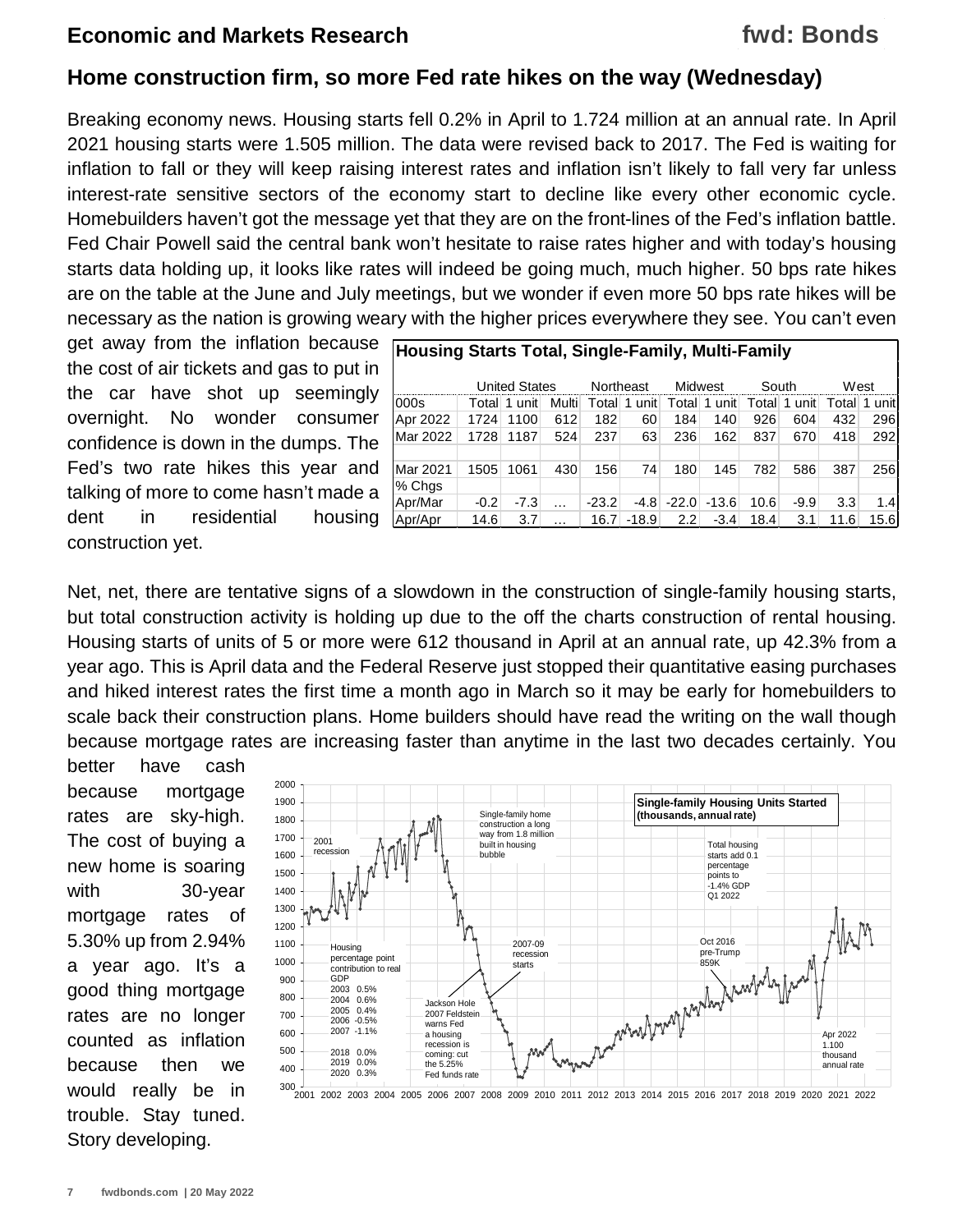#### **Job layoffs are up. Maybe you will be one of them soon (Thursday)**

Breaking economy news. Jobless claims are rising. Here comes the economic slowdown. The Fed's rate hikes may be over in a hurry if the job layoffs continue to mount. First-time filings for unemployment

compensation jumped 21 thousand in the May 14 week to 218 thousand. There is a noticeable and worrisome uptrend in job layoffs since 166 thousand in the March 19 week which is an increase of over 30 percent. IMF



managing director Georgieva is out on the wires this morning warning it is getting harder for central banks to bring down inflation without causing recession. Gee, that's rough for them. Heck, that's exactly what the Federal Reserve is banking on. Stay tuned. Let's see if the Fed's aggressive messaging on the forward path of interest rates brings down the value of my home as well with existing home sales data at 10am ET this morning.

#### **Existing home sales starting to crack (Thursday)**

Breaking economy news. Existing home sales are down 2.4% this month to 5.61 million at an annual rate and over one million lower than the peak of sales activity in the stay-athome economy back in Q4 2021. The sharp slowdown in home purchases is an early sign that existing home sales are starting to crack under the relentless rise in mortgage rates this year. The Federal Reserve has raised rates 75 bps this year but 30-year



mortgages are over 200 bps higher at 5.25% this week up from 3.11% at the end of 2021.

**8 fwdbonds.com | 20 May 2022** The Federal Reserve's restrictive policy is working on housing sales where the cost of borrowing for a home purchase is sky-high, but monetary policy tightening hasn't stopped the inflation in home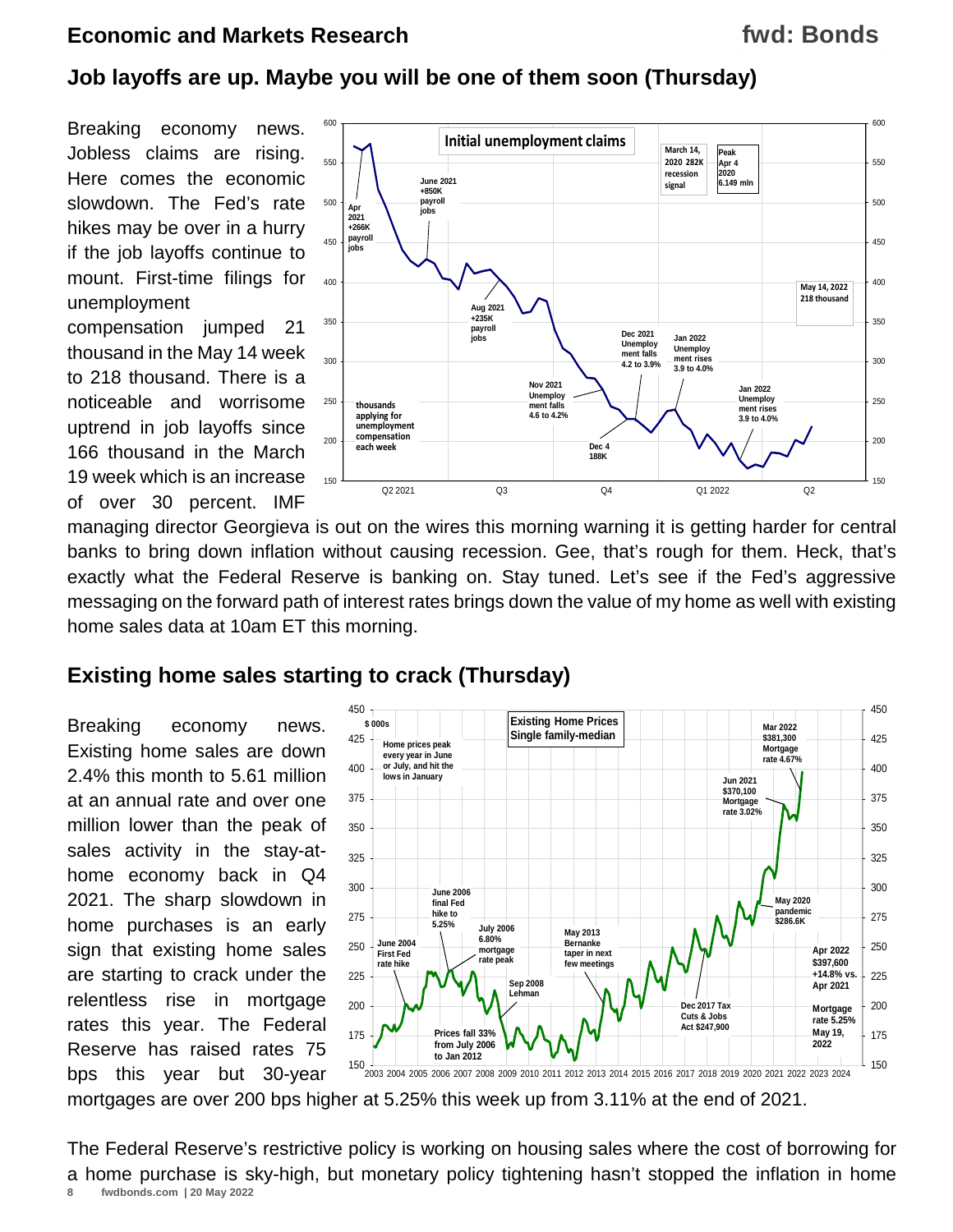prices yet. The latest bubble jumpstarted by the pandemic continues to inflate. Single family homes were \$397,600 in April which is 14.8% higher than a year ago. It took a Fed funds rate of 5.25% under the Bernanke Fed over a decade ago to stop the last housing price bubble, so the job of current Fed officials isn't finished yet. Like many prices of goods in the economy, the reason home prices are accelerating is in part due to supply shortages. Fed policy



works on the demand side of the economy, not the supply side. Based on both sales and prices of existing homes today it looks like the Fed's policy tightening is still in the early innings. Stay tuned. Story developing. Existing home sales are starting to crack showing the economic expansion may be more vulnerable than Fed officials believe.